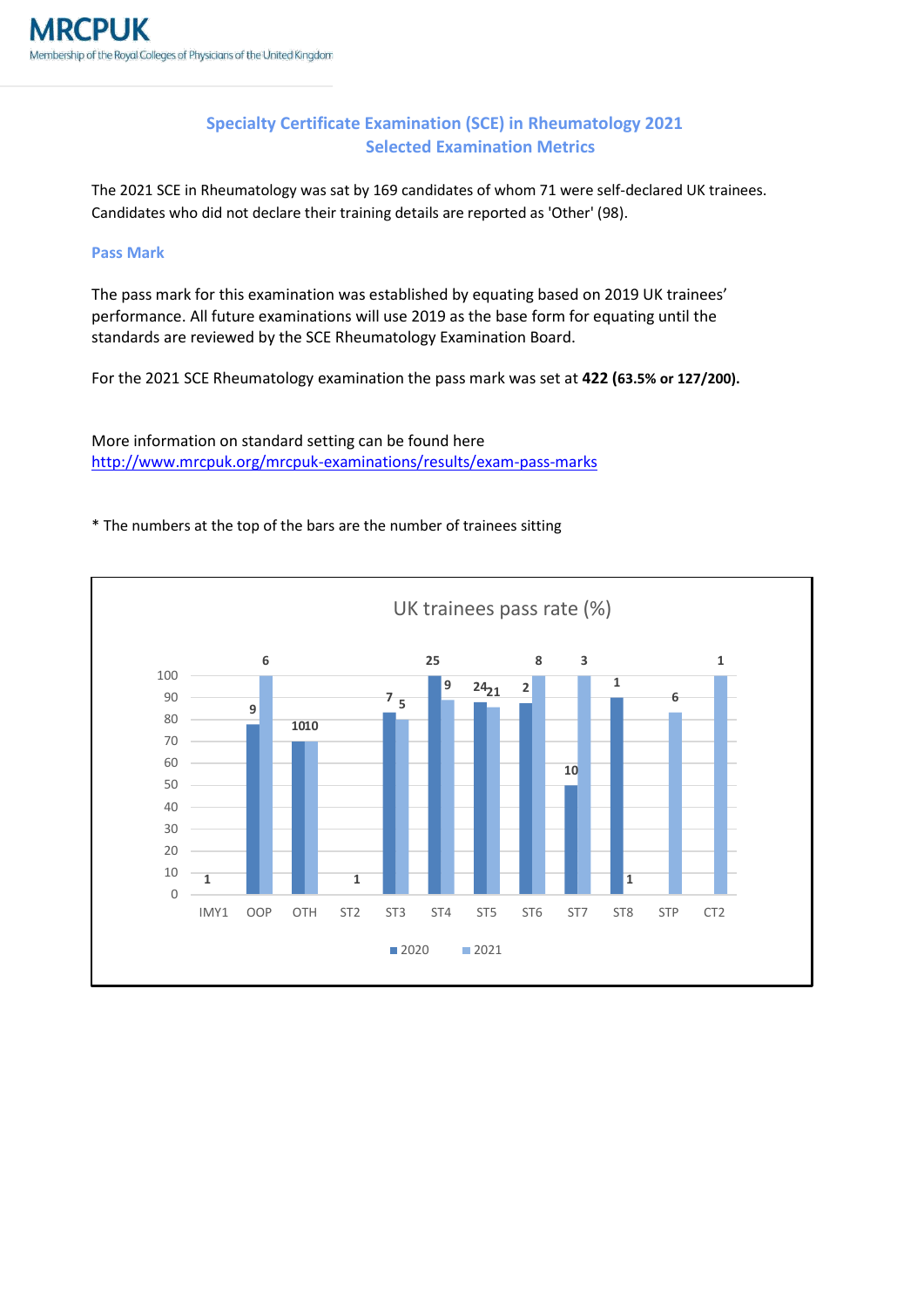

\* Data labels on chart represent the number of questions per topic